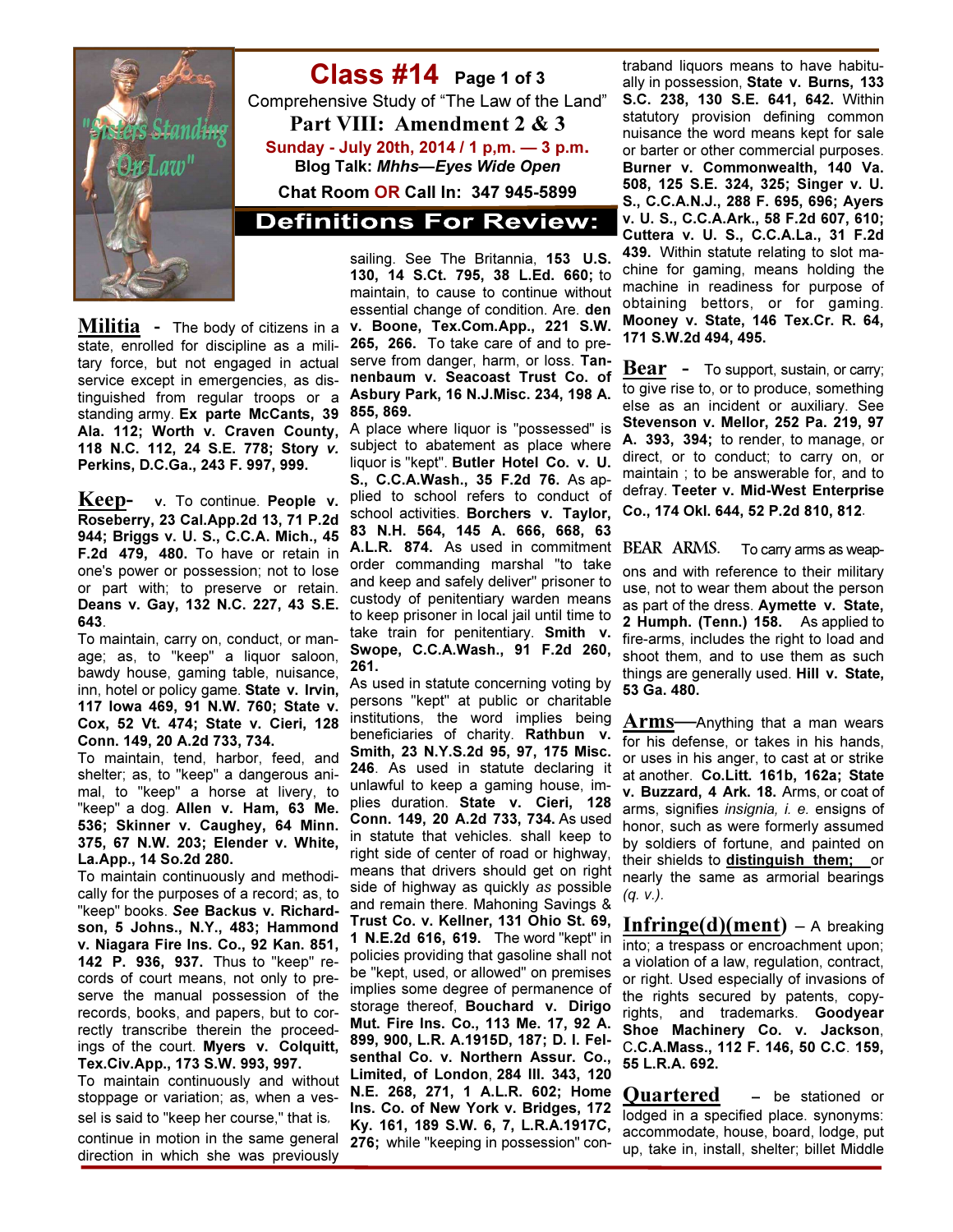

**Class**  $\#14$  Page 2 of 3 Comprehensive Study of The Law of the Land Part VIII: Amendment 2 & 3 Sunday, July 20, 2014 1 p,m. — 3 p.m Blog Talk: Mhhs—Eyes Wide Open

Chat Room OR Call In: 347 945-5899

'four.'

 $$ Voluntarily yielding the will to the proposition of another; acquiescence or compliance therewith. Twin Ports Oil Co. v. Pure Oil Co., D.C.Minn., 26 F.Supp. 366, 371. Agreement; the act or result of coming into harmony or accord. Glantz v. Gabel, 66 Mont. 134, 212 P. 858, 860.

Consent is an act of reason, accompanied with deliberation, the mind weighing as in a balance the good or evil on each side. 1 Story, Eq.Jur. § 222; Lervick v. White Top Cabs, La.App., 10 So.2d 67, 73. It means voluntary agreement by a person in the possession and exercise of sufficient mentality to make an intelligent choice to do something proposed by another. People v. Kangiesser, 44 Cal. App. 345, 186 P. 388, 389. It supposes a physical power to act, a moral power of acting, and a serious, determined, and free use of these powers. Fonblanque, Eq. b. 1, c. 2, s. terrupted and immemorial enjoyment of 1; New Jersey Mfrs' Casualty Ins. it. To lay down authoritatively as a Co., 148 A. 790, 791, 106 N.J.L. 238. guide, direction, or rule; to impose as a Consent is implied in every agreement. peremptory order; to dictate; to point; to It is an act unclouded by fraud, duress, direct; to give as a guide, direction, or or sometimes even mistake. Heine v. rule of action; to give law. State v. Wright, 76 Cal.App. 338, 244 P. 955, Truax, 130 Wash. 69, 226 P. 259, 260, 956.

There is a difference between consent-254 N.Y. 397, 173 N.E. 560, 561. To ing and submitting. Every consent in- direct; define; mark out. Field v. Marye, volves a submission; <u>but a mere sub-</u> 83 Va. 882, 3 S.E. 707. In modern statmission does not necessarily involve utes relating to matters of an adminisconsent. 9 Car. & P. 722.

distinguished from "assent," meaning a eral terms the nature of the proceedings silent acquiescence. People v. Lowe, to be adopted, and to leave the details 205 N.Y.S. 77, 78, 209 App.Div. 498. to be *prescribed* or regulated by rules or "Consent" means an active circum-orders to be made for that purpose in stance of concurrence; "assent" is a pursuance of an authority contained in passive act of concurrence before an-the act. Sweet. Mansfield v. People, other does the act charged. Perryman 164 Ill. 611, 45 N.E. 976. In a medical v. State, 63 Ga.App. 819, 12 S.E.2d sense prescribe means to direct, desig-**388, 390.** But the two terms may be nate, or order use of a remedy. State v. used interchangeably. Bartlett v. Whipple, 143 Minn. 403, 173 N.W. Sundin, 169 N.Y.S. 391, 393, 182 801, 802.

English: from Old French *quartier*, from App.Div. 117. "Consent" is sometimes Latin *quartarius* 'fourth part of a meas- synonymous merely with "waiver." ure,' from quartus 'fourth,' from quattuor Dahlquist v. Denver & R. G. R. Co., 52 Utah, 438, 174 P. 833, 844. See, also, Seegmiller v. Day, C.C.A.Ill., 249 F. 177, 178; Toledo Fence & Post Co. v. Lyons, C.C.A.Ohio, 290 F. 637, 640. As used in the law of rape "consent" means consent of the will, and submission under the influence of fear or terror cannot amount to real consent. Hallmark v. State, 22 Okl. Cr. 422, 212 P. 322, 328. There must be an exercise of intelligence based on knowledge of its significance and moral quality and there must be a choice between resistance and assent. State v. Schwab, 109 Ohio St. 532, 143 N. E. 29, 31. And if woman resists to the point where further resistance would be useless or until her resistance is overcome by force or violence, submission thereafter is not "consent". People v. Mcllvain, 130 P.2d 131, 135, 55 Cal. App.2d 322.

"Consent" is an active acquiescence as tration, etc., it is usual to indicate in gen-**Prescribed**  $\_\_$  To assert a right or title to the enjoyment of a thing, on the ground of having hitherto had the unin-33 A.L.R. 1206; McMahon v. Devlin, trative nature, such as procedure, regis-

#### Reminder Notes for Future Classes:

**State** - A People permanently occupying a fixed territory, bound together by common-law, habits, and custom into one body politic exercising, through the medium of an organized government, independent sovereignty and control over all persons and things within its boundaries, capable of making war and peace and of entering into international relations with other communities of the globe. Black's Law Dictionary 4<sup>th</sup> Edition

### Parties to the Constitution – United States:

1. Moors – Supreme Authority, and

2. Union [United] States of America – Europeans, the People adopted into the Nation.

Status – The etymology of the word state comes from the latin "Status" – stare – to stand; Status – manner of standing, attitude, position, carriage, manner, dress, apparel; and other senses.

All legislative powers herein granted shall be vested in a Congress of the United States - Moors, which shall consist-[stands together with] of a Senate and House of Representatives – [members elected from the Union States]

#### The 3 Great Departments of Government:

 $\triangle$  Legislative – pass law – this is appropriate if you comprehend that the Moors make up the United States and only the sovereign of the land can make any laws.

 $\triangle$  **Executive** – approve and execute the laws that have been passed.

 $\rightarrow$  Judicial – expound and enforce the laws that have been passed.